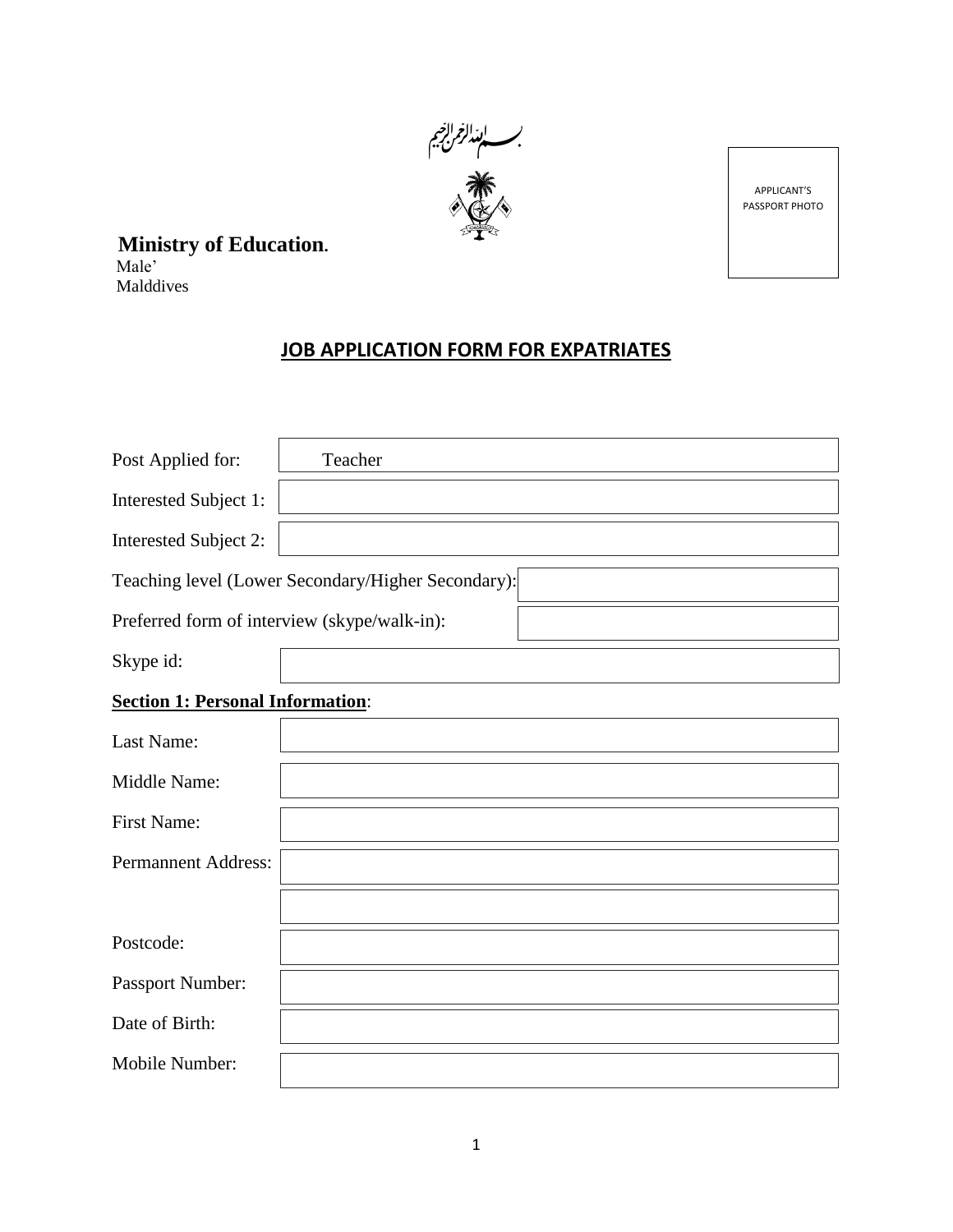| Contact Number in<br>Maldives if any: |  |
|---------------------------------------|--|
| Email address:                        |  |
| <b>Alternative Email:</b>             |  |
| Name, address<br>and contact number   |  |
| in case of an emergency               |  |
| <b>Marital Status:</b>                |  |

# **Section 2: Present or Previous employment related to teaching (Most recent employer details first)**

| <b>Employer Name</b> | Position Held | Duration | Reason for leaving |
|----------------------|---------------|----------|--------------------|
|                      |               |          |                    |
|                      |               |          |                    |
|                      |               |          |                    |
|                      |               |          |                    |
|                      |               |          |                    |
|                      |               |          |                    |
|                      |               |          |                    |
|                      |               |          |                    |
|                      |               |          |                    |
|                      |               |          |                    |
|                      |               |          |                    |
|                      |               |          |                    |
|                      |               |          |                    |

# **Section 3: Educational Background**

**(Academic qualifications related to teaching. Please list the highest qualification first)**

| <b>Course Name</b> | Level | Start date | End date | University/college |
|--------------------|-------|------------|----------|--------------------|
|                    |       |            |          |                    |
|                    |       |            |          |                    |
|                    |       |            |          |                    |
|                    |       |            |          |                    |
|                    |       |            |          |                    |
|                    |       |            |          |                    |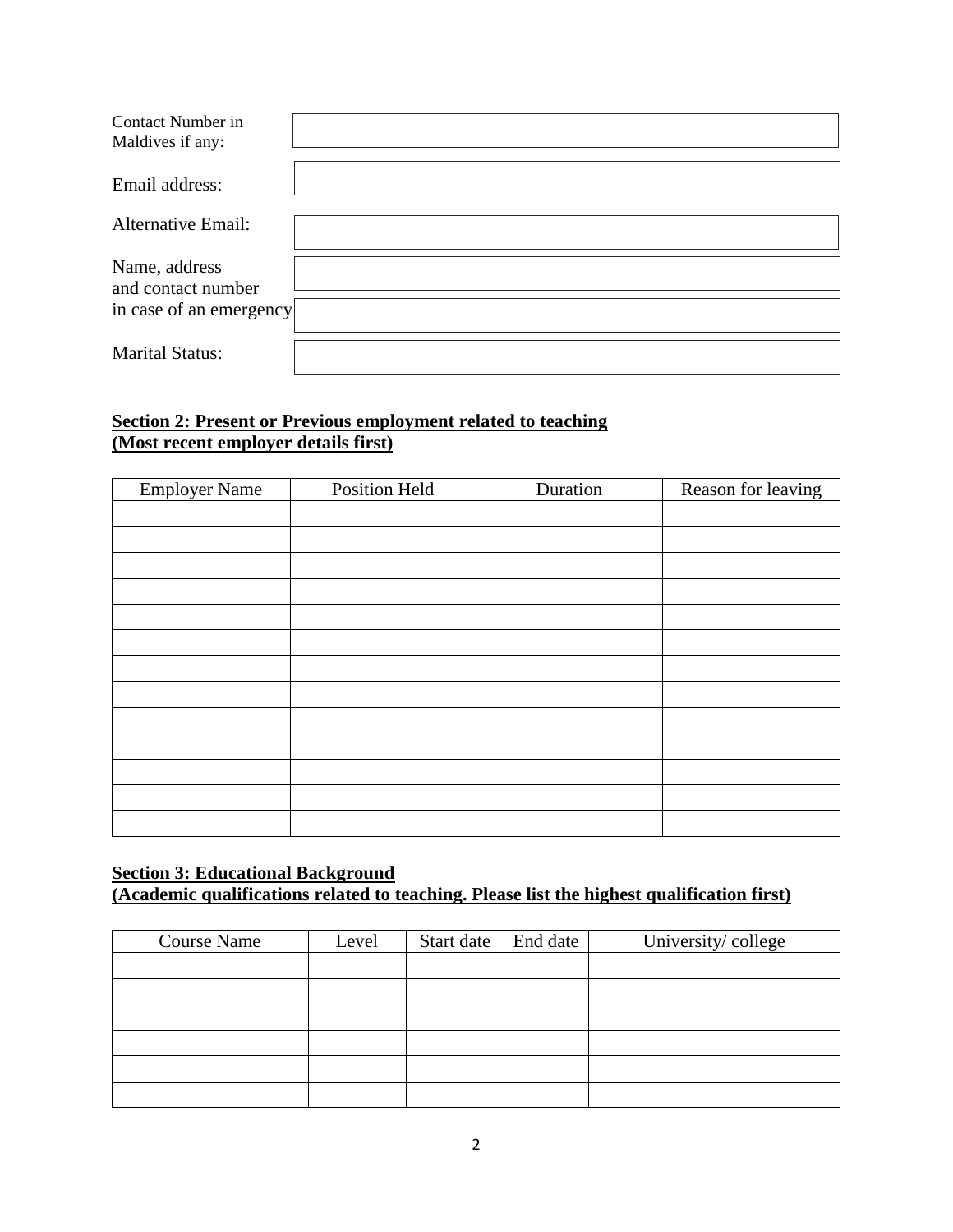# **Section: 4 Training related to teaching**

| <b>Course Name</b> | Medium of<br>instruction | Start date | End date | Awarded institution |
|--------------------|--------------------------|------------|----------|---------------------|
|                    |                          |            |          |                     |
|                    |                          |            |          |                     |
|                    |                          |            |          |                     |
|                    |                          |            |          |                     |
|                    |                          |            |          |                     |
|                    |                          |            |          |                     |
|                    |                          |            |          |                     |
|                    |                          |            |          |                     |
|                    |                          |            |          |                     |
|                    |                          |            |          |                     |

### **Section 5: Additional information**

Please include the following with this application form;

- 1. Copies of educational qualifications
- 2. Curriculum Vitae including additional highlights of your education, training and employment
- 3. Passport copy (bio data and address page)
- 4. Experience certificate (if any)

**Note**: Application will be cancelled if you fail to produce the above mentioned documents and if this form is incomplete.

### **Section 6**: **Declaration**

I hereby certify that:

- $\triangleright$  All the information given by me on this form is correct to the best of my knowledge.
- All questions relating to me have been accurately and completely answered.
- $\triangleright$  I possess all the qualifications which I came to hold.
- $\triangleright$  I have read and, if appointed am prepared to accept the terms and conditions set out in the contract and job description.